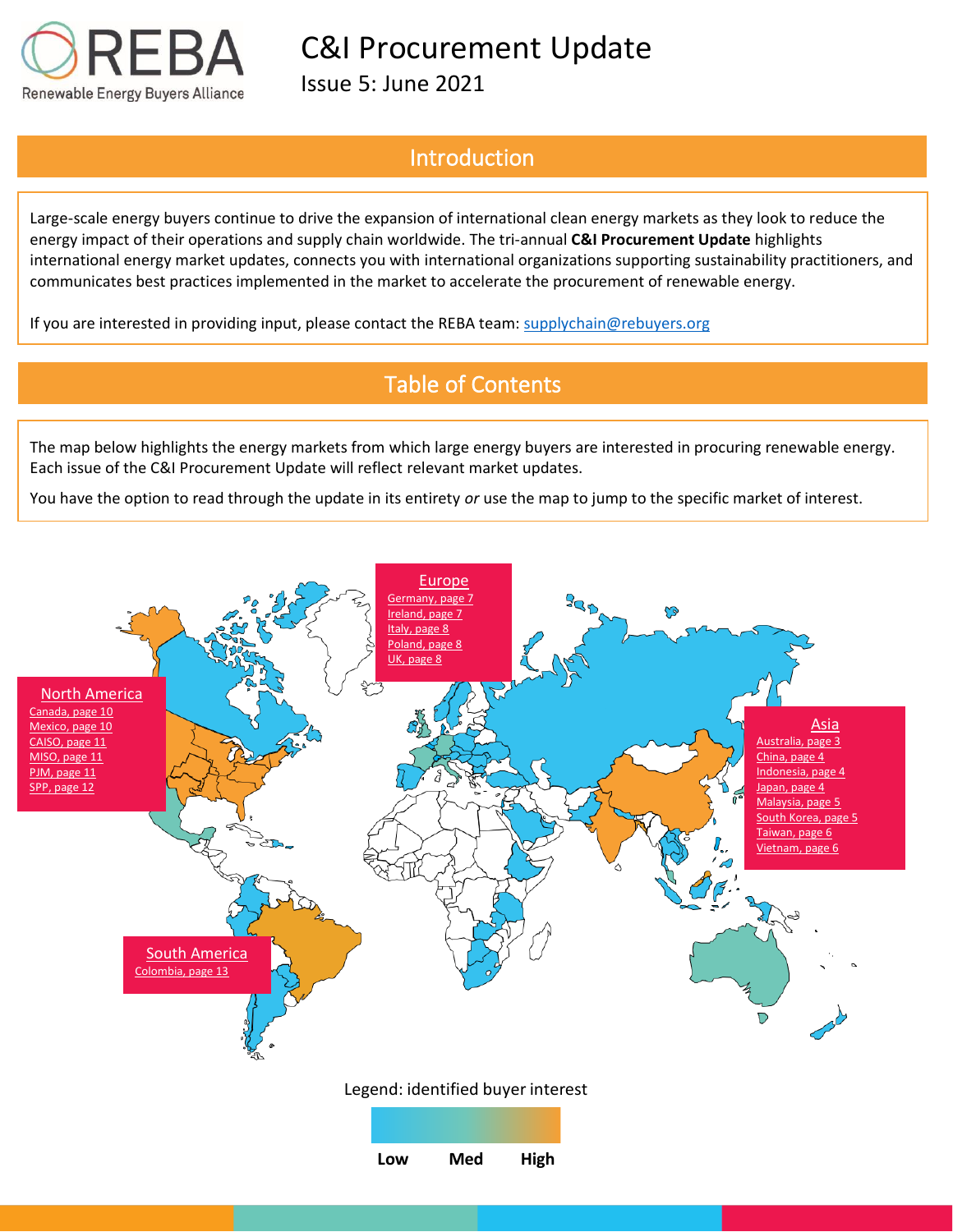

Issue 5: June 2021

## All buyer companies can connect with peers, worldwide

### **The International Connection Platform**

The International Connection Platform (the Platform) has been built to enable connections and relationships among buyers and NGOs to accelerate sustainable energy goals in any energy market worldwide.

Through the Platform, you can see who else has interest and experience in specific energy markets, create company profiles, and connect with others working in markets of interest.

The Platform is free to any energy buyer and NGO acting to accelerate corporate procurement of renewable energy. To register and use the Platform yourself, visit: https://rebuyers.org/international-connection-platform/



We would like to thank the We Mean Business Coalition for investing in this unique connection tool and the many partners and members that have been involved in feedback and development of the Platform.

#### **Worldwide Wednesdays: an international connection discussion series**

Worldwide Wednesday is a monthly virtual discussion series to share the latest developments and opportunities in renewable energy procurement in international markets of interest. Sessions will be co-hosted by energy buyers and NGOs with interest or experience in specific global energy markets. If your organization is interested in co-leading a session, please contact [supplychain@rebuyers.org.](mailto:supplychain@rebuyers.org)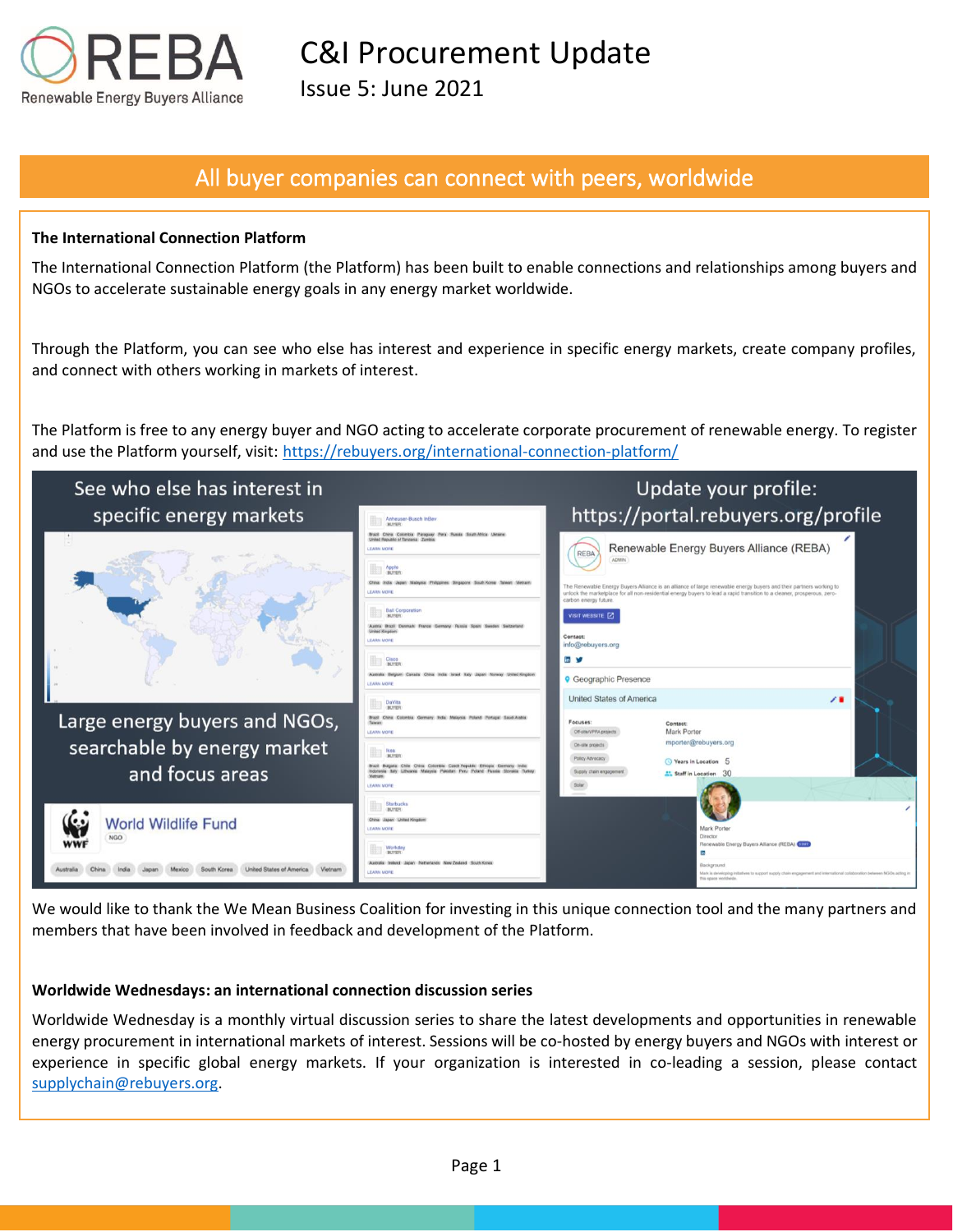

Issue 5: June 2021

## Future Updates

The C&I Procurement Update is meant to supplement existing information and research on international markets for largescale energy buyers and should not be seen as comprehensive, covering all aspects of an energy market.

REBA and all contributors welcome feedback on the content and will endeavor to expand market coverage pending interest.

To provide direct feedback, please contact the REBA team: [supplychain@rebuyers.org](mailto:supplychain@rebuyers.org)

## Contributor Acknowledgements

REBA is proud to collaborate on the C&I Procurement Update with peer NGOs and for profit companies to support large-scale energy buyers' journeys towards emissions reductions through the implementation of renewable energy and to accelerate the transition to a zero-carbon energy system.

The following collaborators supported the development of this C&I Procurement Update issue based on areas of interest and activity as identified by corporate buyers. Please note, not all NGOs active in the energy sector were able to contribute.

| <b>Contributors: NGOs</b>                                                                                                                                                                                                                                                                                                                                                                                                 | <b>Contributors: For profit companies</b>                                                                                                                                              |
|---------------------------------------------------------------------------------------------------------------------------------------------------------------------------------------------------------------------------------------------------------------------------------------------------------------------------------------------------------------------------------------------------------------------------|----------------------------------------------------------------------------------------------------------------------------------------------------------------------------------------|
| <b>BRC Australia</b><br><b>BRC Canada</b><br><b>Clean Energy Investment Accelerator</b><br><b>Renewable Energy Institute</b><br><b>RE-Source</b><br>The Climate Group<br>REBA extends sincere gratitude to the NGOs that<br>contributed and a special thanks to The We Mean Business<br>coalition for supporting greater collaboration among NGOs<br>worldwide and specifically the International Connection<br>Platform. | <b>3Degrees</b><br><b>Apala Group</b><br><b>Edison Energy</b><br><b>Ernst &amp; Young LLP</b><br>LevelTen Energy<br>Mt. Stonegate Green Asset Management Ltd.<br><b>Wilson Sonsini</b> |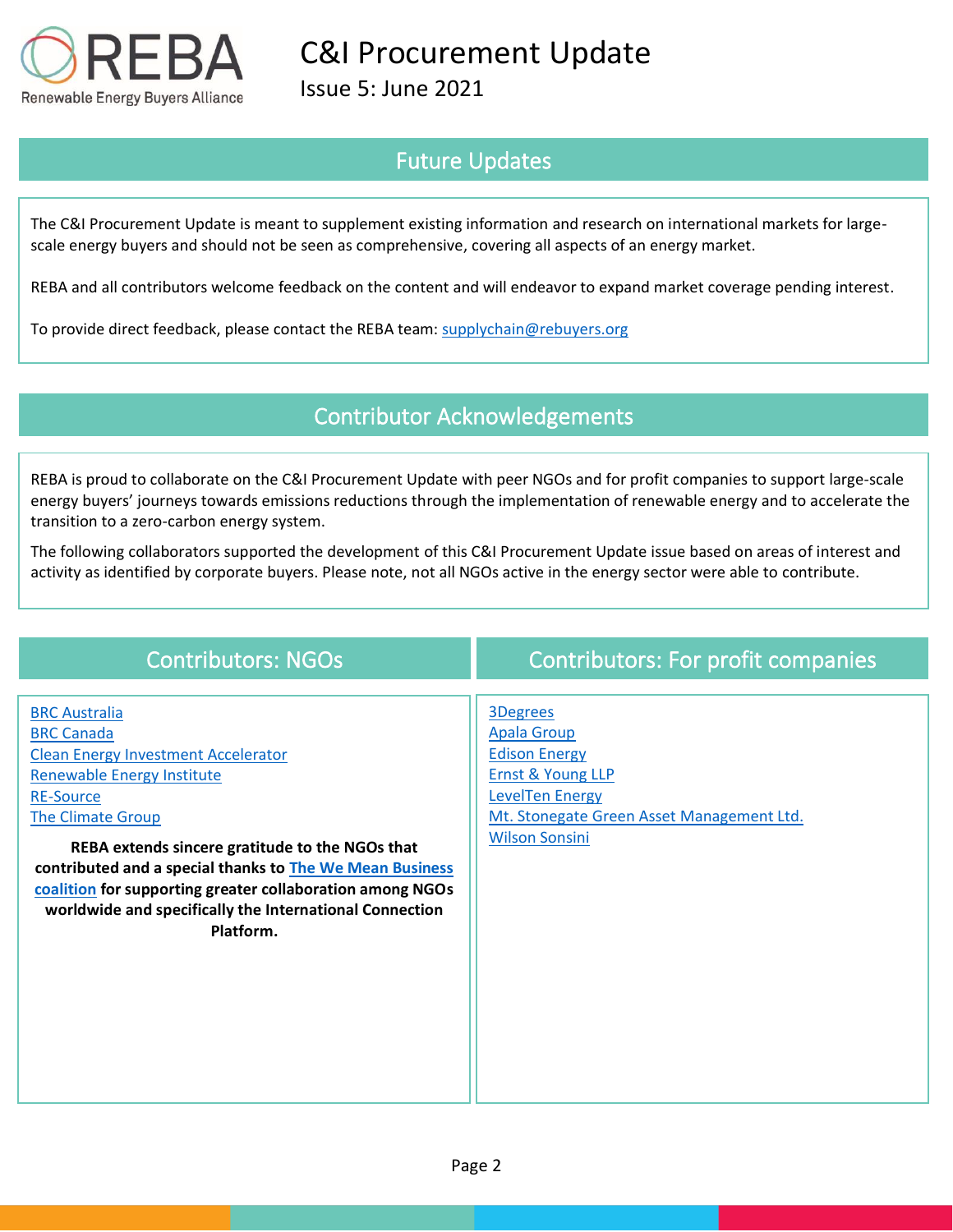

Issue 5: June 2021

## <span id="page-3-0"></span>Asia

Renewable Energy Buyers Alliance

### <span id="page-3-1"></span>Australia **Previous issues with content:**  $\frac{1}{2}$  $\frac{1}{2}$  $\frac{1}{2}$  |  $\frac{2}{3}$  $\frac{2}{3}$  $\frac{2}{3}$  |  $\frac{4}{4}$  $\frac{4}{4}$  $\frac{4}{4}$

### **With thanks to BRC Australia**

After a record year in 2020 for corporate renewable Power Purchase Agreements (PPAs) in Australia, the first quarter of 2021 has seen a solid level of deal activity. During 2020, there were 26 corporate renewable PPAs announced, directly contracting 1.3 GW of renewable energy and supporting more than 4.5 GW of generation. So far, there have been 7 corporate PPAs announced in Australia in 2021 including:

- Two deals by leading energy and resource companies BHP and BP: BHP signed a 100 MW PPA with Western Australia's largest solar farm to supply half the electricity requirements for a refinery and BP signed a PPA with a new 107 MW solar farm for its petrol stations in the state of New South Wales (NSW).
- Leading retailer Coles signed two PPAs for green-certificates (Large Generation Certificates; LGC): the LGConly PPAs with operating solar farms follow deals signed last year for electricity from new solar farms in the states of NSW and Queensland.
- Three deals signed by local councils (Eurobodalla, Northern Beaches) and a university (Flinders): local government and universities with ambitious renewable energy targets have been a strong source of demand for corporate PPAs.

Australia's corporate PPA sector continues to be primarily a dual market with large corporates signing wholesale PPAs and mid-sized buyers signing retail PPAs. One interesting trend appears to be the growth of green retail supply agreements with multiple solar and wind farms across the portfolio of the retailer.

In 2020, as retailer investment in solar and wind sharply declined after an investment boom to meet obligations under the 2020 national Renewable Energy Target, corporate renewable PPAs played a key role in maintaining investment and avoiding the boom-bust cycle that has been a feature of the Australian renewable energy market for the past decade. Corporate PPAs remain the major source of new investment in renewable energy in 2021 to date.

Although there has been a strong economic recovery in Australia as the economy has opened up again, conditions remain challenging for corporate PPAs. A combination of moderate temperatures, lower demand, and the growth of renewable energy have led to major falls in wholesale electricity prices, for example, the average wholesale price in Victoria fell from \$79/MWh in Q1 2020 to \$25/MWh in Q1 2021. In South Australia, where the penetration of renewable energy is highest, the average price during peak solar generation period (10am – 3pm) in Q1 2021 was \$12/MWh. The high wholesale electricity prices that led to a surge of interest in corporate PPAs in 2018-19 have dissipated. The demand for corporate PPAs is now amongst buyers with renewable energy or climate targets or larger energy users taking a longer-term, risk management perspective.

The State Governments in the three largest states of the National Electricity Market (New South Wales, Queensland, and Victoria) are currently developing programs for Renewable Energy Zones (REZs) to unlock investment in transmission and generation in the regional areas with the best resources. The future of corporate PPAs will be significantly influenced by development through the REZ programs. The first REZ under development in New South Wales seeks 'shovel-ready' projects by the end of 2022. At the date of this issue, project specifics, including offtake and financing structure, are unclear.

*Read the BRC-A's [2020 State of the Market](https://businessrenewables.org.au/state-of-the-market-report-2020/) report on Corporate Renewable PPAs for a detailed analysis of the Corporate Renewable PPA market.*

| Author       | Dr. Chris Briggs                 |
|--------------|----------------------------------|
| Organization | <b>BRC Australia</b>             |
| Email        | chrisb@businessrenewables.org.au |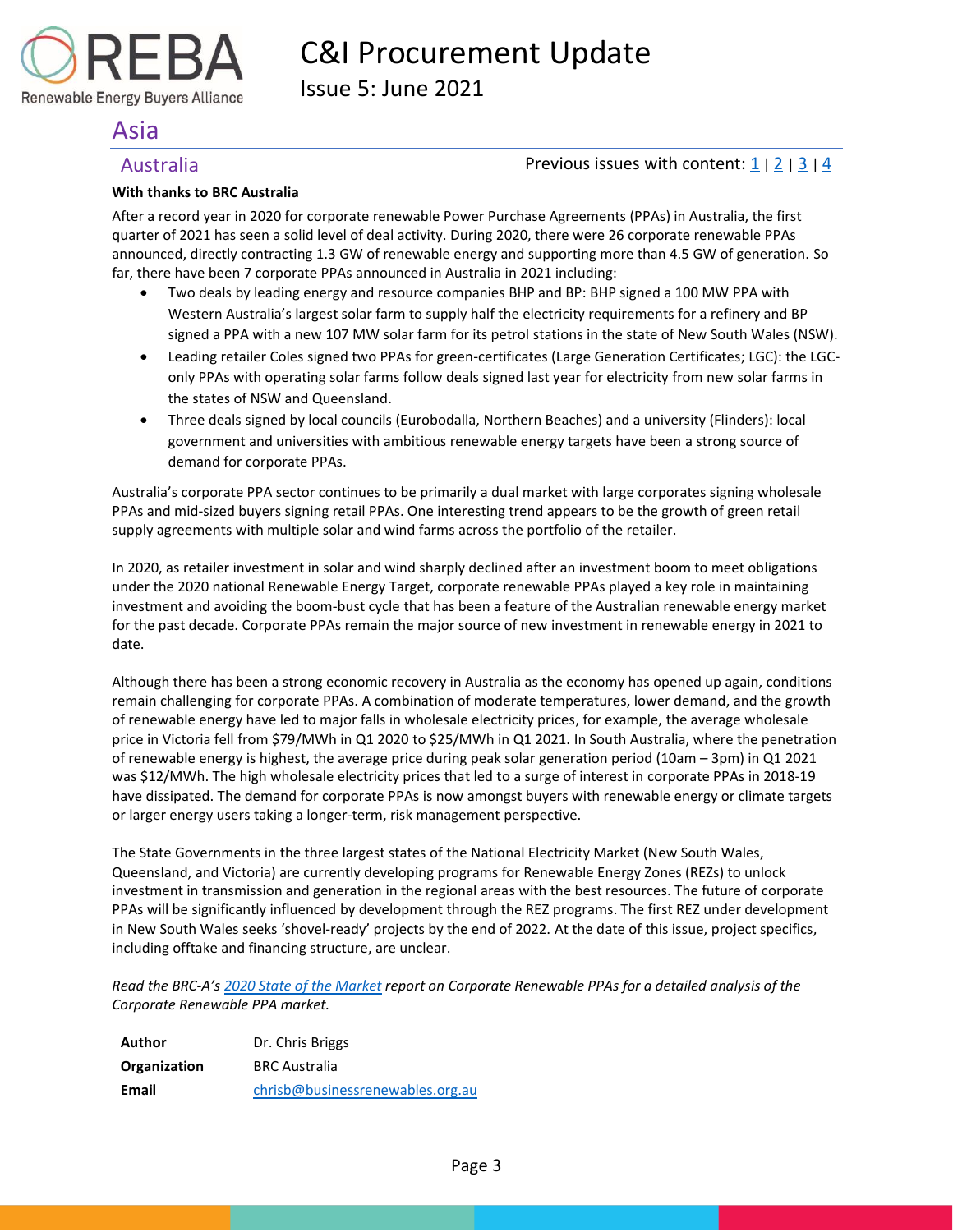Issue 5: June 2021

Renewable Energy Buyers Alliance

### <span id="page-4-0"></span>China Previous issues with content[: 1](https://reba2019dev.wpengine.com/wp-content/uploads/2020/02/REBA-CI-Procurement-Update_Feb-2020-1.pdf) <sup>|</sup>[2](https://rebuyers.org/wp-content/uploads/2020/07/C_I_Procurement_Update_Issue_2.pdf) <sup>|</sup>[3](https://documentcloud.adobe.com/link/track?uri=urn:aaid:scds:US:6601ed7a-4da4-4e40-8b34-921171ec412a#pageNum=1) <sup>|</sup>[4](https://rebuyers.org/wp-content/uploads/2021/03/REBA_C_I_Procurement_Update_02_21.pdf)

#### **With thanks to Mt. Stonegate Green Asset Management**

At a National level, the pace of renewable energy development is expected to rise significantly, as China's net zero target will require an additional 15 TW in capacity. Putting this in context, China's installed capacity grew by 30% to 260 GW in the period from 2016 – 2020, and is planned to grow at 50% from 2021 – 2025 (the 14th Five Year Plan).

At a provincial level, several provinces are developing or deploying renewable energy procurement mechanisms, and the impression is that the eight provinces trialing spot markets are those most advanced towards voluntary procurement of renewable energy. Specifically, during this issue, Guangdong released trial rules for a renewable energy direct power purchase (DPP) mechanism. The DPP rules allow for provincial-level renewable energy transactions through annual- or monthly-bilaterally negotiated transactions with large energy users, or through electricity retailers for smaller-load corporates.

| <b>Author</b>       | Jules Chuang                         |
|---------------------|--------------------------------------|
| <b>Organization</b> | Mt. Stonegate Green Asset Management |
| Email               | jchuang@mtstonegate.com              |

<span id="page-4-1"></span>Indonesia Previous issues with content: [1](https://reba2019dev.wpengine.com/wp-content/uploads/2020/02/REBA-CI-Procurement-Update_Feb-2020-1.pdf) <sup>|</sup>[2](https://rebuyers.org/wp-content/uploads/2020/07/C_I_Procurement_Update_Issue_2.pdf) <sup>|</sup>[3](https://documentcloud.adobe.com/link/track?uri=urn:aaid:scds:US:6601ed7a-4da4-4e40-8b34-921171ec412a#pageNum=1)

#### **With thanks to the Clean Energy Investment Accelerator**

Building on developments covered in previous issues (see previous issue links, right), Indonesia's state-owned utility, PLN, advanced its renewable energy certificate (REC) service product by making certificates available to corporate and other buyers through APX's TIGRs verification mechanism, providing market confidence and preventing double-counting.

Moving forward, PLN plans to expand the program to increase the number of RECs available and by integrating RECs into other renewable energy procurement options that open an opportunity for direct private sector investment into renewable energy expansion.

| Author       | Rob Hardison                        |
|--------------|-------------------------------------|
| Organization | Clean Energy Investment Accelerator |
| Email        | rob.hardison@nrel.gov               |

### <span id="page-4-2"></span>Japan **Previous issues with content:**  $\frac{1}{2}$  $\frac{1}{2}$  $\frac{1}{2}$  |  $\frac{2}{3}$  $\frac{2}{3}$  $\frac{2}{3}$  |  $\frac{4}{4}$  $\frac{4}{4}$  $\frac{4}{4}$

#### **With thanks to Renewable Energy Institute and Mt. Stonegate Green Asset Management**

Building on developments covered in previous issues (see previous issue links, right), Non-Fossil Certificates (NFCs) continue to represent almost 100% of renewable electricity supplied through the grid network and are the key solution for corporates to meet procurement targets, despite the retailer-bundling requirement. But following calls from corporate energy users for more flexible trading options, the Japanese government is now considering revising the NFC rules and seeks to implement the revised rules by the end of this year. It is expected that 'flexible NFCs' will entail two markets:

- one related to environmental attributes from feed-in tariff (FIT) incentivized projects (FIT-NFCs), and
- the other related to environmental attributes from projects not utilizing a FIT scheme, primarily large hydropower and nuclear projects (non-FIT NFCs).

The market expects that FIT-NFCs will be directly purchasable, effectively enabling the purchase of unbundled NFCs. Non-FIT NFCs are expected to only be purchasable by retailers.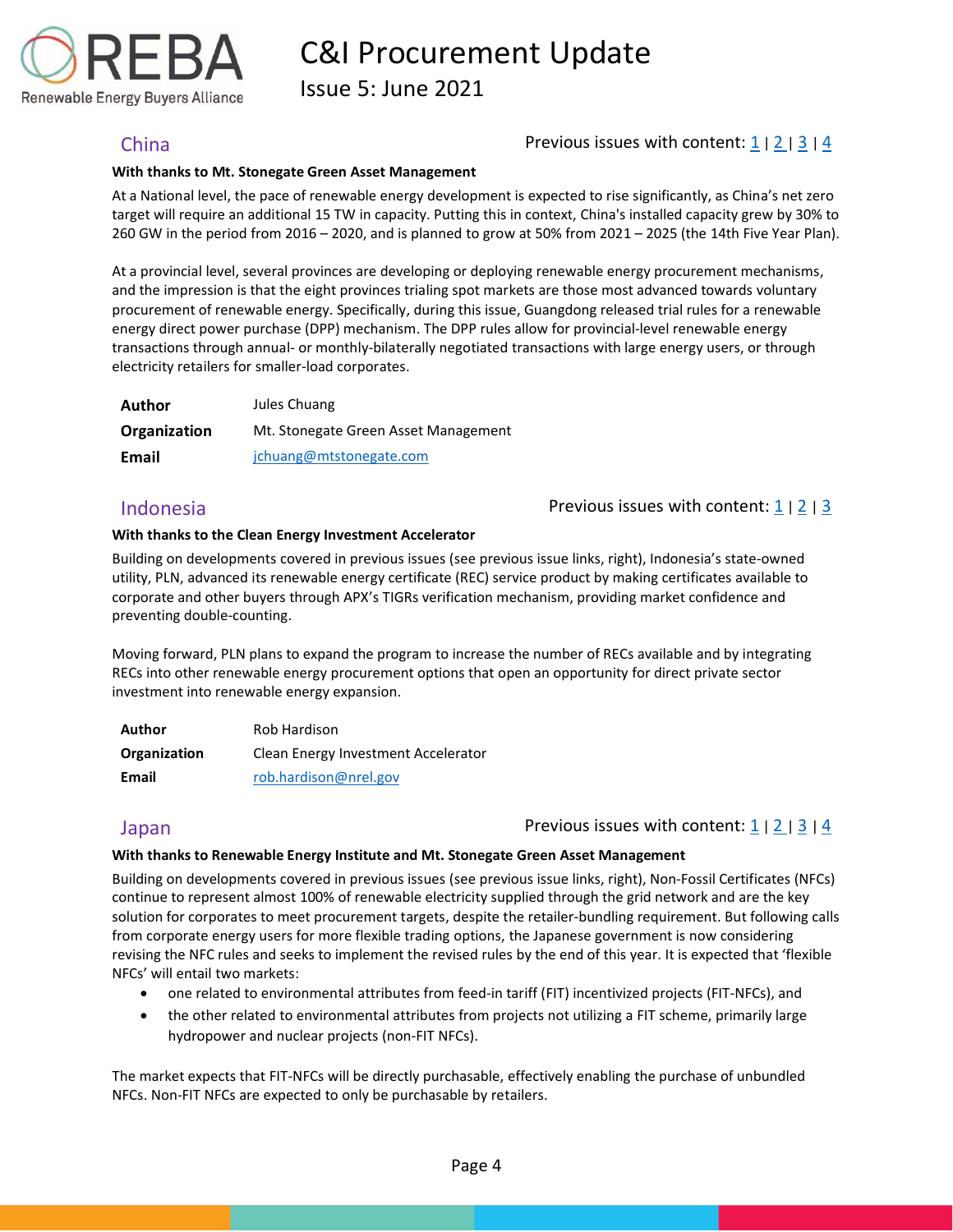

## Issue 5: June 2021

The expected NFC changes may provide more options for procuring renewable electricity, but there is a remaining issue as to whether corporate energy users can acquire non-FIT-NFCs directly from new projects in which they invest/sign PPAs and enhance the impact story. The government mentioned this issue is under consideration but has not announced any plan.

Another expected NFC change is a floor price reduction for FIT-NFCs, currently JPY1.3/kWh, and expanding the national tracking system.

Lastly, environmental attributes can now be procured through the International REC (I-REC) Standard. To qualify, strict requirements have been developed to avoid overlapping issues with other schemes, renewable energy projects are not allowed to issue I-RECs if they are receiving either FIT-NFCs or non-FIT NFCs, green energy certificates (GECs), or J-Credits.

| Author       | Masaya Ishida              | Author       | Jules Chuang                         |
|--------------|----------------------------|--------------|--------------------------------------|
| Organization | Renewable Energy Institute | Organization | Mt. Stonegate Green Asset Management |
| Email        | m.ishida@renewable-ei.org  | Email        | jchuang@mtstonegate.com              |

<span id="page-5-0"></span>Malaysia **Previous issues with content:** -

#### **With thanks to Apala Group**

The Malaysian government has initiated key policies in recent years, including a 31% target for renewable energy by 2025 and key reforms such as the Large Scale Solar (LSS) program and the Net Energy Metering (NEM) scheme. LSS is a competitive bidding program that has helped to drive down the Levelized Cost of Energy (LCOE) for large scale solar photovoltaic (PV) plants. Beginning with the third LSS program (LSS3) in 2019, solar generators in the program automatically transfer their energy attribute certificates (EACs) to the peninsular Malaysia utility, Tenaga Nasional Berhad (TNB). NEM allows for PPAs between the corporate buyer and project developers for on-site solar generation, without involving TNB. A virtual NEM, or Net Offset Virtual Agreement (NOVA), allows solar PV energy produced on-site that is not self-consumed to be exported to up to three designated premises, providing bill credits to the accounts of these designated premises.

In peninsular Malaysia, TNB has historically played the role of a traditional vertically integrated utility, but has recently integrated corporate renewable energy infrastructure by creating mGATS. This platform, along with I-RECs and TIGRs, allow corporations to purchase RE100 and CDP recognized EACs to match their local electricity consumption. In addition, TNB launched their myGreen+ product, a retail renewable energy offering that pairs EACs with electricity sales. The New Enhance Dispatch Arrangement (NEDA) was established in 2017 allowing merchant generators to sell power to a single buyer. Corporations now have the potential to procure both offsite physical PPAs and virtual PPAs, although there have been limited transactions to date.

| Author       | Orrin Cook                |
|--------------|---------------------------|
| Organization | Apala Group               |
| Email        | orrin.cook@apalagroup.com |

### <span id="page-5-1"></span>South Korea **Previous issues with content: [3](https://documentcloud.adobe.com/link/track?uri=urn:aaid:scds:US:6601ed7a-4da4-4e40-8b34-921171ec412a#pageNum=1)** Previous issues with content: 3

### **With thanks to the Climate Group (RE100)**

The bilateral (direct) PPA bill was passed in South Korea's National Assembly at the end of March. Detailed rules will be designed within the bill's six-month launch timeframe, but it is feared they will closely resemble those recently announced for third-party (indirect) PPAs: the most expensive level of transmission and distribution fees (costlier than coal), and an inability to sign contracts below the average industrial electricity price.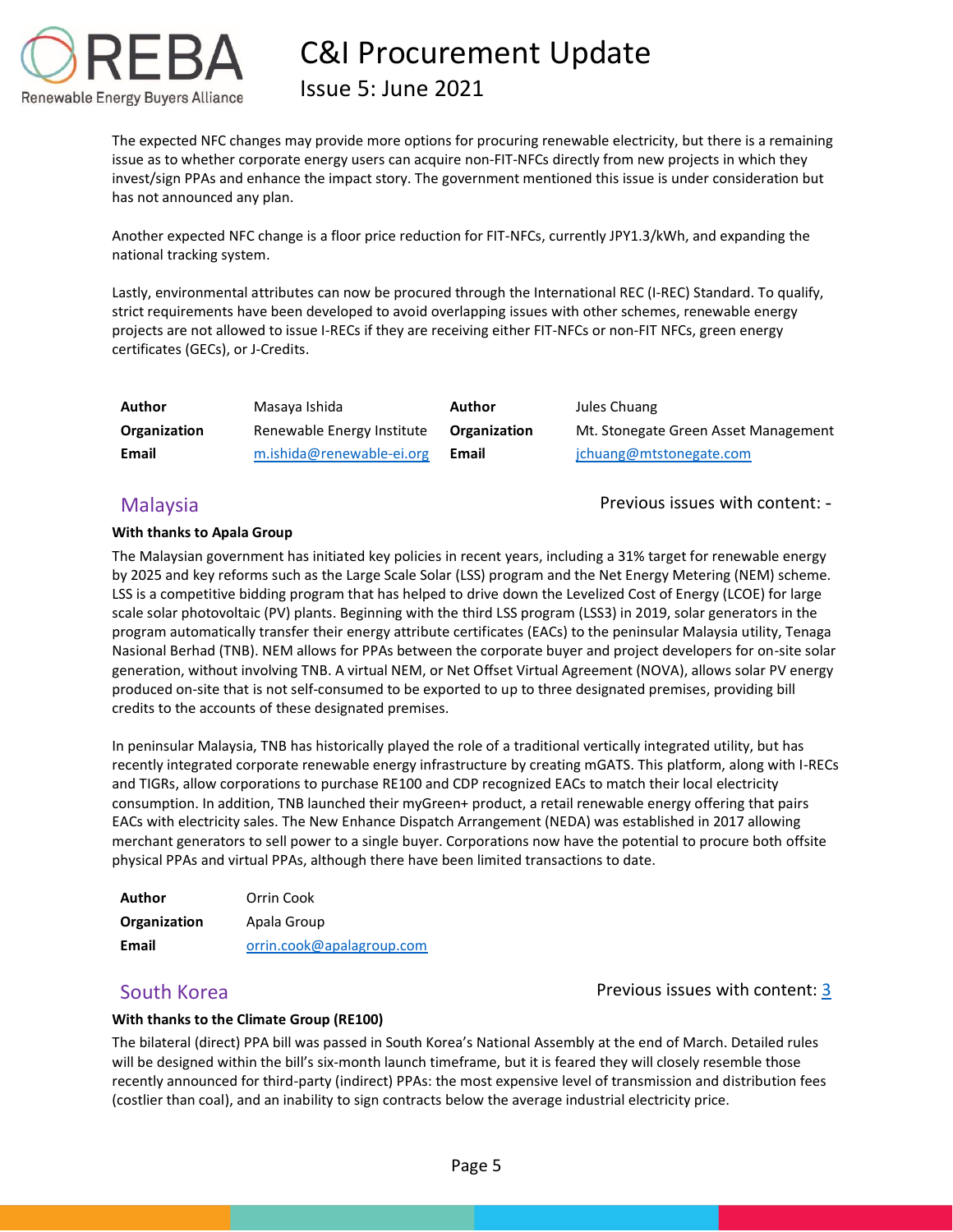

Issue 5: June 2021

| Author       | Aleksandra Klassen           |
|--------------|------------------------------|
| Organization | The Climate Group (RE100)    |
| Email        | aklassen@theclimategroup.org |

### <span id="page-6-0"></span>Taiwan **Previous issues with content:** 1 | [3](https://documentcloud.adobe.com/link/track?uri=urn:aaid:scds:US:6601ed7a-4da4-4e40-8b34-921171ec412a#pageNum=1) | [4](https://rebuyers.org/wp-content/uploads/2021/03/REBA_C_I_Procurement_Update_02_21.pdf)

#### **With thanks to 3Degrees**

In April 2021, President Tsai provided an Earth Day announcement that Taiwan is actively assessing and planning for potential pathways to reach net zero emissions by 2050. The announcement is seen by many as an encouraging opportunity for further renewable energy development in the grid-isolated island nation.

The announcement comes shortly after Taiwan's January release of the 2021 rates for the national FIT. The new FIT rates are lower than 2020 rates; however, the FIT remains high compared to the low price of state-subsidized electricity. The FIT rate continues to create a price barrier to corporate transactions as PPA prices need to match or exceed the FIT rate to motivate project developers to contract with corporates.

Meanwhile, onsite solar remains a popular option, with some new retailers introducing innovative leasing models.

| Author       | Elizabeth Geller        |
|--------------|-------------------------|
| Organization | 3Degrees                |
| Email        | egeller@3degreesinc.com |

### <span id="page-6-2"></span>Vietnam **Previous issues with content:**  $\frac{1}{2}$  $\frac{1}{2}$  $\frac{1}{2}$  |  $\frac{2}{3}$  $\frac{2}{3}$  $\frac{2}{3}$  |  $\frac{4}{4}$  $\frac{4}{4}$  $\frac{4}{4}$

#### **With thanks to Clean Energy Investment Accelerator**

The Ministry of Industry and Trade (MOIT) recently published the draft Circular for the Direct Power Purchase Agreement (DPPA) pilot program. English and Vietnamese language versions of the draft Circular are available [here.](https://nam10.safelinks.protection.outlook.com/?url=https%3A%2F%2Fdrive.google.com%2Fdrive%2Fu%2F1%2Ffolders%2F12TmC-XNQbgceTPuygj42FMOwcNTp81z9&data=04%7C01%7Cpfeinberg%40rebuyers.org%7C2ade08fe52f1494bd2da08d90e82e0c3%7C85e98bb78ec64977a794ffb1ede0f3df%7C1%7C0%7C637556777558741830%7CUnknown%7CTWFpbGZsb3d8eyJWIjoiMC4wLjAwMDAiLCJQIjoiV2luMzIiLCJBTiI6Ik1haWwiLCJXVCI6Mn0%3D%7C1000&sdata=afeJWBl7ABkeSUwDrq1VEXr6Mm0Swz6mpHTryNRhX%2Bg%3D&reserved=0) MOIT was soliciting public comments on the Circular through early June, and recent media reports indicate MOIT will approve it by the third quarter of 2021. When finalized, the Circular should enable the DPPA pilot program to begin, opening the opportunity for offsite PPAs between industrial power consumers and independent solar and wind power producers, a first in Vietnam. Up to 1,000 MW of projects using contracts for differences will be approved in the pilot phase, likely available to applicants on a first-come-first-served basis.

<span id="page-6-1"></span>

| Author       | Evan Scandling                      |
|--------------|-------------------------------------|
| Organization | Clean Energy Investment Accelerator |
| Email        | ers@allotropepartners.com           |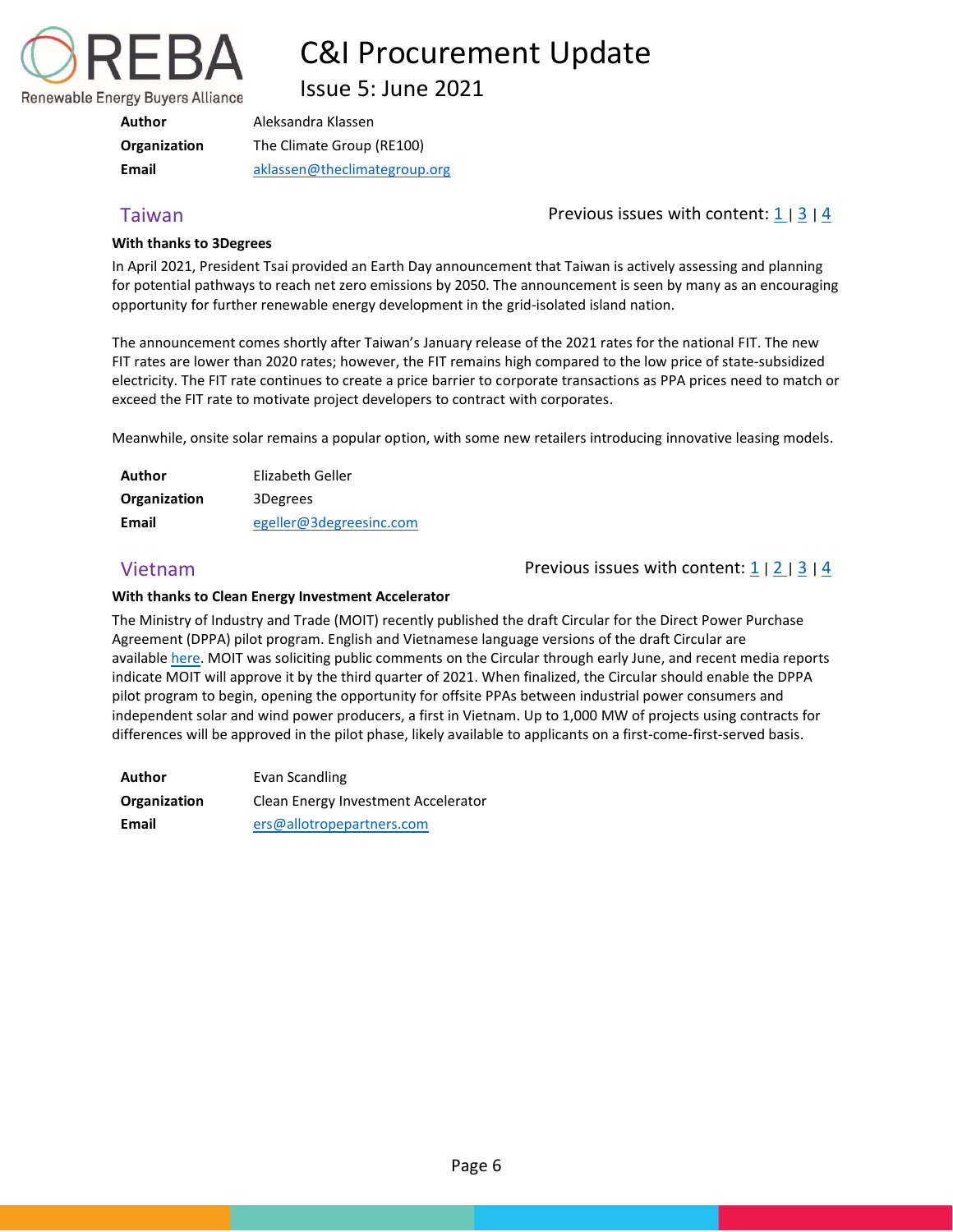

Issue 5: June 2021

## Europe

Renewable Energy Buyers Alliance

### <span id="page-7-0"></span>Germany Germany **Contenting the Content** of Previous issues with content: [2](https://rebuyers.org/wp-content/uploads/2020/07/C_I_Procurement_Update_Issue_2.pdf)

#### **With thanks to RE-Source**

Over 1.1 GW of corporate PPAs have been announced to date, including multiple announcements this year.

- In February, Power & Air Solutions and Vattenfall announced a 60 MW PPA with a solar project that will not receive public financial support.
- In March, Daimler and Statkraft announced a wind and solar PPA to power Mercedes factories. The wind power will come from 24 existing wind farms no longer receiving financial support through the FIT system. The deal allows the projects to continue operating, helping to prevent early decommissioning of the turbines. The deal also provides 100% renewable energy 24/7 by combining wind and solar power with back-up hydro capacity in Norway.

The ongoing FIT system phase-out will continue to improve the near-term business case for corporate PPAs, however, there are still renewable energy sourcing barriers that must be removed. For example, energy intensive industries in Germany are unnecessarily penalized today if they sign a renewable PPA, as the current interpretation of the Emissions Trading System (ETS) State Aid Guidelines prevents them from receiving compensation for indirect EU ETS costs. Germany also continues to retain Guarantees of Origin (GOs) from renewable energy projects that benefit from State Aid, preventing some companies from retaining and retiring GOs needed for traceability.

| <b>Author</b> | Hannah Hunt                      |
|---------------|----------------------------------|
| Organization  | <b>RE-Source</b>                 |
| Email         | hannah.hunt@resource-platform.eu |

<span id="page-7-1"></span>Ireland Previous issues with content: [4](https://rebuyers.org/wp-content/uploads/2021/03/REBA_C_I_Procurement_Update_02_21.pdf)

### **With thanks to Ernst & Young LLP**

Corporate PPAs are gaining popularity and traction in Ireland. This can primarily be attributed to:

- the replacement of the FIT scheme with a competitive auction support scheme, the Renewable Electricity Support Scheme (RESS), which essentially levels the playing field between government support and corporate PPAs;
- renewable electricity generation prices, which continue to fall; and
- large electricity users, particularly in the technology/data center sector taking a more active role in corporate sustainability.

Corporate participation in renewable energy is viewed as a key component to achieving Ireland's 2030 renewable energy targets by the Irish government, and a key enabler in developing Ireland's ambitious renewable pipeline. The Irish government set a 15% goal of renewable electricity to be sourced through corporate PPAs by 2030.

To provide greater impetus to the market, clarification is needed on the interchangeability of Renewable Energy Guarantees of Origin (REGOs) / GOs and their effectiveness for sustainability reporting, which is now potentially in doubt following Brexit, given the Republic of Ireland's and Northern Ireland's shared electricity market.

| Author       | Anthony Rourke           |
|--------------|--------------------------|
| Organization | Ernst & Young LLP        |
| Email        | anthony.rourke@ie.ey.com |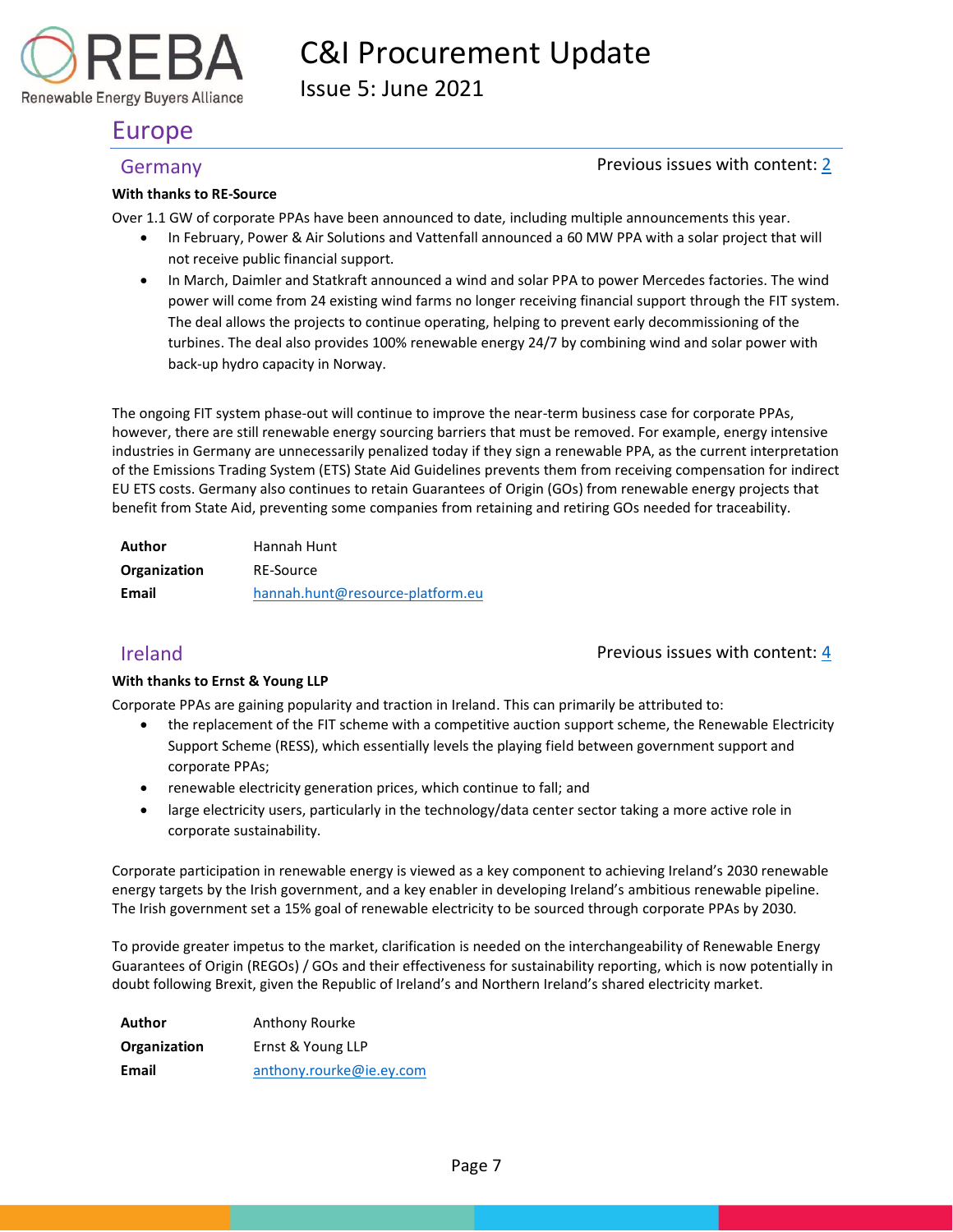Issue 5: June 2021

Renewable Energy Buyers Alliance

### <span id="page-8-0"></span>Italy  $\Box$  Previous issues with content:  $\Box$  |  $\Box$  |  $\Box$  |  $\Box$  |  $\Box$  |  $\Box$  |  $\Box$  |  $\Box$  |  $\Box$  |  $\Box$  |  $\Box$  |  $\Box$  |  $\Box$  |  $\Box$  |  $\Box$  |  $\Box$  |  $\Box$  |  $\Box$  |  $\Box$  |  $\Box$  |  $\Box$  |  $\Box$  |  $\Box$  |  $\Box$  |  $\Box$  |  $\Box$

#### **With thanks to Ernst & Young Parthenon**

This issue saw the continued rebound of wholesale energy prices, from a low of 22€/MWh in May 2020 (average price), to 54€/MWh in December 2020, and 68€/MWh in April 2021 (average) with daily peaks of over 80€/MWh, implying the trend will continue.

Within this backdrop, a 'National Recovery and Resilience Plan' is in place to provide for high levels of investment in renewable energy sources and aims to simplify authorization procedures for the development of new plants, to alleviate one of the main constraints to corporate PPAs in Italy.

| Author       | Emanuele Gozzoli           |
|--------------|----------------------------|
| Organization | Ernst & Young Parthenon    |
| Email        | emanuele.gozzoli@it.ey.com |

<span id="page-8-1"></span>Poland Poland Previous issues with content[: 1](https://reba2019dev.wpengine.com/wp-content/uploads/2020/02/REBA-CI-Procurement-Update_Feb-2020-1.pdf) | [2](https://rebuyers.org/wp-content/uploads/2020/07/C_I_Procurement_Update_Issue_2.pdf) | [3](https://documentcloud.adobe.com/link/track?uri=urn:aaid:scds:US:6601ed7a-4da4-4e40-8b34-921171ec412a#pageNum=1) | [4](https://rebuyers.org/wp-content/uploads/2021/03/REBA_C_I_Procurement_Update_02_21.pdf)

#### **With thanks to Altenex Energy**

In this issue, Poland adopted a new long-term energy plan, Poland Energy Strategy 2040, into law. The strategy directs the reduction of coal generation to 37–56% of the power mix by 2030, and between 11–28% by 2040. The strategy also targets renewables to grow to 32% of the generation mix by 2030, with specific targets for 5.9 GW of offshore wind, 8–9 GW of onshore wind, and 5–7 GW of solar photovoltaic (PV).

The Polish Government have also submitted the national reconstruction plan to the EU Commission. This plan will enable Poland access funds available from the European Recovery and Resilience Facility (RRF), which provides €750 billion in aid to Member States. Poland is the fourth largest beneficiary of this scheme and will receive €58 Billion Euros of which €22.5 Billion has been allocated as the maximum budget to support offshore wind farm projects.

Also In this issue, HeidelbergCement's Polish subsidiary, Górażdże Cement, signed an offtake agreement with BayWa r.e. for output from a 65 MW solar PV project under development. This is Poland's first corporate transaction with a solar PV project.

| Author       | John Egbuta                               |
|--------------|-------------------------------------------|
| Organization | Altenex Energy (an Edison Energy company) |
| Email        | john.egbuta@altenexenergy.com             |

### <span id="page-8-2"></span>UK Previous issues with content:  $\frac{1}{2}$  $\frac{1}{2}$  $\frac{1}{2}$  |  $\frac{3}{2}$  $\frac{3}{2}$  $\frac{3}{2}$

#### **With thanks to Ernst & Young LLP**

The UK market is expected to double in size each year for the next few years, as many new corporates start to see offsite PPAs as being a key part of their greenhouse gas reduction strategies. Indeed, supply of new ready-to-build assets is still outstripping demand, with many developers bidding into each corporate PPA tender process, and keeping prices attractively competitive for the offtakers. Currently high power prices mean that savings can be possible from year one.

Brexit consequences have meant that it is unlikely that REGOs will be fully interchangeable with GOs, though not finally confirmed, so corporates with operations across Europe may need to view the UK as a stand-alone PPA market, rather than aggregating in a cross-border structure.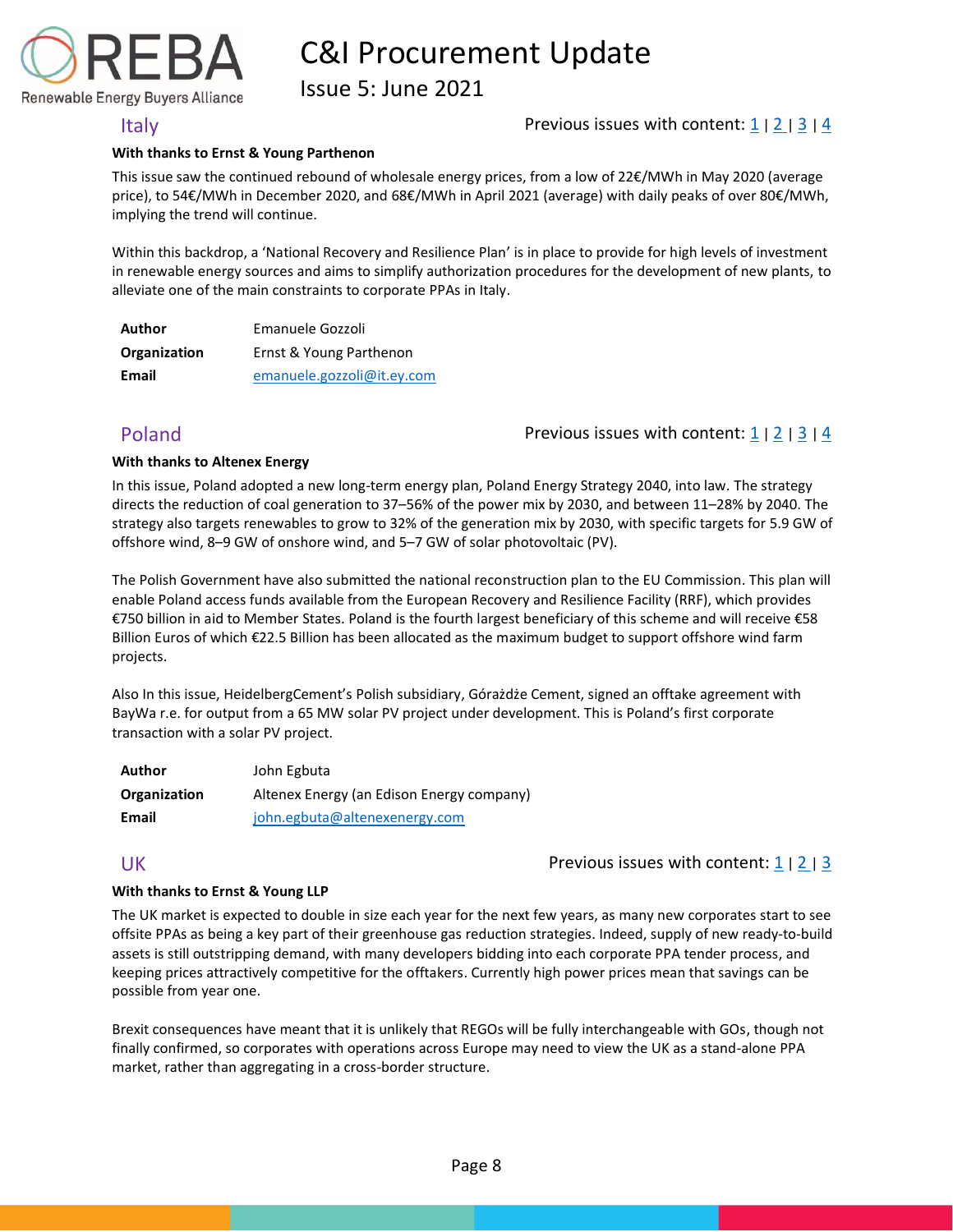

## Issue 5: June 2021

The trend from physical PPAs in 'sleeved' structures to virtual 'financial' structures is expected to continue due to simpler contracting structure and accounting treatment under the International Financial Reporting Standards being better understood. A second trend expected to continue is the payment basis, moving from a 'pay-asproduced' on hourly day-ahead wholesale market basis, to more baseload structures, both virtual and physical, as corporates become more aware of profile/shape risk.

| Author       | Phil Dominy       |  |  |  |
|--------------|-------------------|--|--|--|
| Organization | Ernst & Young LLP |  |  |  |
| Email        | pdominy@uk.ey.com |  |  |  |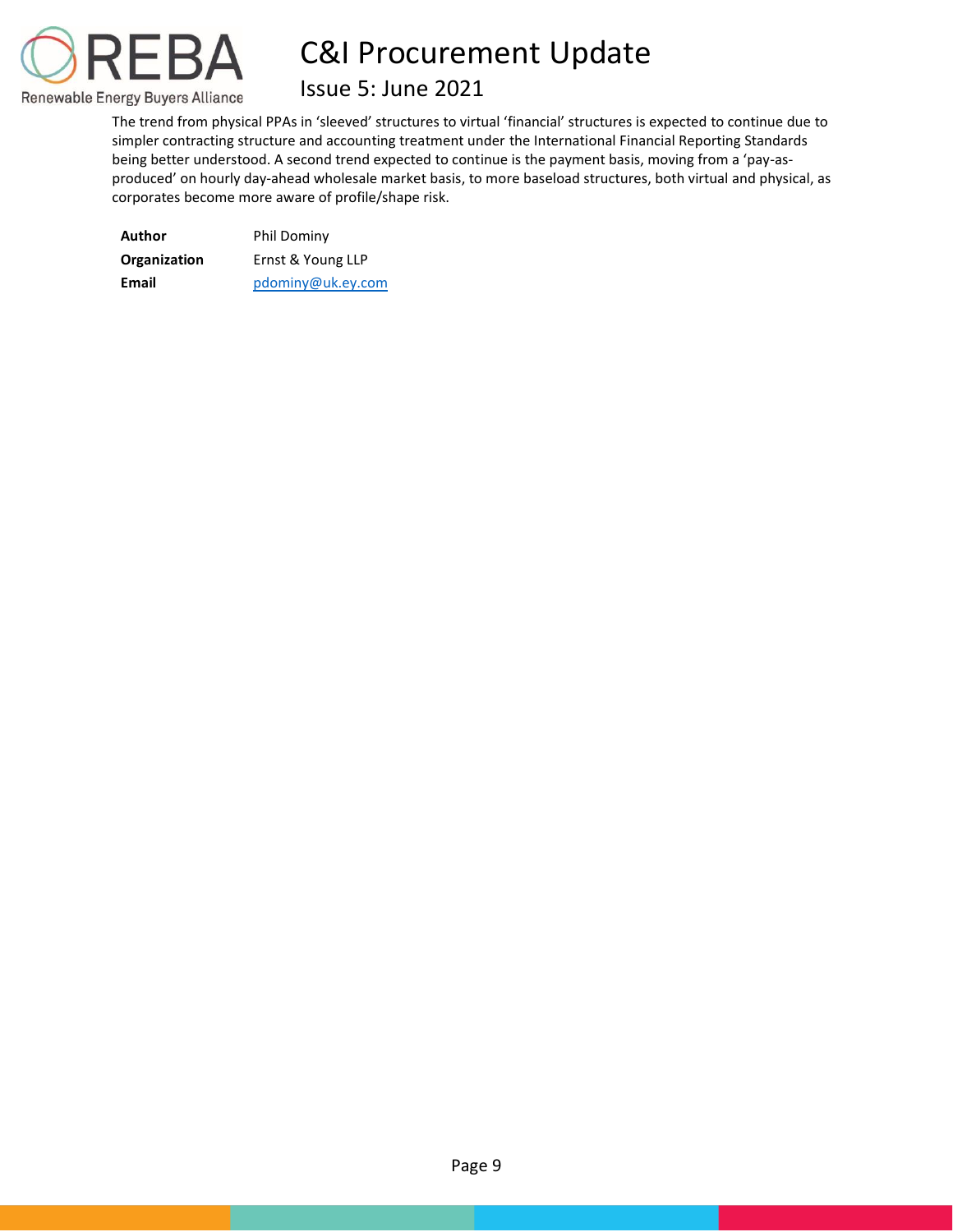

Issue 5: June 2021

## <span id="page-10-0"></span>North America

Renewable Energy Buyers Alliance

### <span id="page-10-1"></span>Canada Previous issues with content[: 1](https://reba2019dev.wpengine.com/wp-content/uploads/2020/02/REBA-CI-Procurement-Update_Feb-2020-1.pdf) <sup>|</sup>[2](https://rebuyers.org/wp-content/uploads/2020/07/C_I_Procurement_Update_Issue_2.pdf) <sup>|</sup>[3](https://documentcloud.adobe.com/link/track?uri=urn:aaid:scds:US:6601ed7a-4da4-4e40-8b34-921171ec412a#pageNum=1) <sup>|</sup>[4](https://rebuyers.org/wp-content/uploads/2021/03/REBA_C_I_Procurement_Update_02_21.pdf)

#### **With thanks to BRC Canada**

This year is already a record year for corporate and institutional procurement in Canada. With an influx of new deals in April, agreements announced to date in 2021 have a total capacity of 268 MW, taking Canada to a total contracted capacity of 684 MW and pushing new investment past \$1 billion CDN. In tandem, the Business Renewables Centre Canada has launched its [Deal Tracker,](https://businessrenewables.ca/deal-tracker) a tool to track corporate renewable energy deals in Canada, which will be updated quarterly.

On April 8[, Shell Canada and BluEarth Renewables announced a PPA](https://nam10.safelinks.protection.outlook.com/?url=https%3A%2F%2Fbluearthrenewables.com%2Fshell-ppa%2F&data=04%7C01%7Cpfeinberg%40rebuyers.org%7Ca1ae3b6014c74f6cb1e208d90a81e15a%7C85e98bb78ec64977a794ffb1ede0f3df%7C1%7C1%7C637552375233901799%7CUnknown%7CTWFpbGZsb3d8eyJWIjoiMC4wLjAwMDAiLCJQIjoiV2luMzIiLCJBTiI6Ik1haWwiLCJXVCI6Mn0%3D%7C2000&sdata=q8266unDGdr%2BzXIQIZcQFo%2Fc%2BemXZNkw7DeKQ41JaU0%3D&reserved=0) for 100 MW of electricity and emissions offsets from a 130 MW wind farm in Alberta, which will be the single largest wind project supported by a corporate PPA in Canada. On April 13, bakery company [Bimbo Canada announced two virtual PPAs](https://www.newswire.ca/news-releases/bimbo-canada-signs-agreements-to-offset-100-per-cent-of-its-electricity-consumption-for-canadian-operations-867561604.html) for a total of 50 MW with both a wind and a solar project developed by RES, which have a combined installed capacity of 170 MW. This deal covers 100% of Bimbo Canada's electricity consumption. On April 19, [Amazon announced its first renewable](https://nam10.safelinks.protection.outlook.com/?url=https%3A%2F%2Fwww.aboutamazon.com%2Fnews%2Fsustainability%2Famazon-is-making-big-global-investments-in-renewable-energy&data=04%7C01%7Cpfeinberg%40rebuyers.org%7Ca1ae3b6014c74f6cb1e208d90a81e15a%7C85e98bb78ec64977a794ffb1ede0f3df%7C1%7C1%7C637552375233921790%7CUnknown%7CTWFpbGZsb3d8eyJWIjoiMC4wLjAwMDAiLCJQIjoiV2luMzIiLCJBTiI6Ik1haWwiLCJXVCI6Mn0%3D%7C2000&sdata=ajQkRIbJtT%2FhzJlrlWCZ36KXetqmzUlrdJf7W0yKmOQ%3D&reserved=0)  [project in Canada,](https://nam10.safelinks.protection.outlook.com/?url=https%3A%2F%2Fwww.aboutamazon.com%2Fnews%2Fsustainability%2Famazon-is-making-big-global-investments-in-renewable-energy&data=04%7C01%7Cpfeinberg%40rebuyers.org%7Ca1ae3b6014c74f6cb1e208d90a81e15a%7C85e98bb78ec64977a794ffb1ede0f3df%7C1%7C1%7C637552375233921790%7CUnknown%7CTWFpbGZsb3d8eyJWIjoiMC4wLjAwMDAiLCJQIjoiV2luMzIiLCJBTiI6Ik1haWwiLCJXVCI6Mn0%3D%7C2000&sdata=ajQkRIbJtT%2FhzJlrlWCZ36KXetqmzUlrdJf7W0yKmOQ%3D&reserved=0) an 80 MW solar project that is the largest known solar virtual PPA in Canada. On the same day [Labatt and Capital Power announced a virtual PPA](https://nam10.safelinks.protection.outlook.com/?url=https%3A%2F%2Fwww.capitalpower.com%2Fmedia%2Fmedia_releases%2Flabatt-and-capital-power-announce-partnership-that-advances-budweisers-100-renewable-electricity-commitment%2F&data=04%7C01%7Cpfeinberg%40rebuyers.org%7Ca1ae3b6014c74f6cb1e208d90a81e15a%7C85e98bb78ec64977a794ffb1ede0f3df%7C1%7C1%7C637552375233931787%7CUnknown%7CTWFpbGZsb3d8eyJWIjoiMC4wLjAwMDAiLCJQIjoiV2luMzIiLCJBTiI6Ik1haWwiLCJXVCI6Mn0%3D%7C2000&sdata=c4JijCSRyhCzTyS2RF6EIuR4bdo%2FYFm9bjz9C3t9jFo%3D&reserved=0) for just over half of the 75 MW Enchant solar project, the largest public renewable electricity commitment ever made by a Canadian brewer.

Hot on the heels of April's record-breaking month for corporate renewables deals in Canada, May kicked off with another major announcement of [a deal between TransAlta and Pembina Pipeline](https://nam10.safelinks.protection.outlook.com/?url=https%3A%2F%2Fwww.transalta.com%2Fnewsroom%2Fnews-releases%2Ftransalta-and-pembina-pipeline-announce-100-mw-renewable-power-purchase-agreement-and-launch-of-the-garden-plain-wind-project%2F&data=04%7C01%7Cpfeinberg%40rebuyers.org%7C0a74dfac675c49a74b7c08d92b7f3508%7C85e98bb78ec64977a794ffb1ede0f3df%7C1%7C1%7C637588647637360499%7CUnknown%7CTWFpbGZsb3d8eyJWIjoiMC4wLjAwMDAiLCJQIjoiV2luMzIiLCJBTiI6Ik1haWwiLCJXVCI6Mn0%3D%7C1000&sdata=VogzpFnbd7MTxT62SfGRhXdTib%2BuA2Ws3r18hi2FkSI%3D&reserved=0) for 100 MW of wind energy.

Outside of Alberta, where all the above projects are being developed, the [Government of Nova Scotia is kicking](https://nam10.safelinks.protection.outlook.com/?url=https%3A%2F%2Fnovascotiagcp.com%2F&data=04%7C01%7Cpfeinberg%40rebuyers.org%7Ca1ae3b6014c74f6cb1e208d90a81e15a%7C85e98bb78ec64977a794ffb1ede0f3df%7C1%7C1%7C637552375233931787%7CUnknown%7CTWFpbGZsb3d8eyJWIjoiMC4wLjAwMDAiLCJQIjoiV2luMzIiLCJBTiI6Ik1haWwiLCJXVCI6Mn0%3D%7C2000&sdata=jEC%2FGhVP0IJiym30STjwzTOkoqZlfF%2BzKEhs%2BccRTbs%3D&reserved=0)  off a [green tariff program](https://nam10.safelinks.protection.outlook.com/?url=https%3A%2F%2Fnovascotiagcp.com%2F&data=04%7C01%7Cpfeinberg%40rebuyers.org%7Ca1ae3b6014c74f6cb1e208d90a81e15a%7C85e98bb78ec64977a794ffb1ede0f3df%7C1%7C1%7C637552375233931787%7CUnknown%7CTWFpbGZsb3d8eyJWIjoiMC4wLjAwMDAiLCJQIjoiV2luMzIiLCJBTiI6Ik1haWwiLCJXVCI6Mn0%3D%7C2000&sdata=jEC%2FGhVP0IJiym30STjwzTOkoqZlfF%2BzKEhs%2BccRTbs%3D&reserved=0) to allow corporate procurement in the province through the utility, which buyers are invited to investigate.

**Author** Rebecca Nadel **Organization** BRC Canada **Email** info@businessrenewables.ca

<span id="page-10-2"></span>Mexico **Previous issues with content[: 2](https://rebuyers.org/wp-content/uploads/2020/07/C_I_Procurement_Update_Issue_2.pdf) | [3](https://documentcloud.adobe.com/link/track?uri=urn:aaid:scds:US:6601ed7a-4da4-4e40-8b34-921171ec412a#pageNum=1) | [4](https://rebuyers.org/wp-content/uploads/2021/03/REBA_C_I_Procurement_Update_02_21.pdf)** 

#### **With thanks to Clean Energy Investment Accelerator**

On March 9, 2021, Mexico's President Andrés Manuel López Obrador signed into law a measure that would dramatically constrain continued growth of utility scale wind and solar PV renewable electricity, with potentially significant negative impacts on corporate procurement.

The new law's primary provisions include:

- Invalidating many "Self-Supply" offsite corporate renewable energy PPAs;
- Re-prioritizing electricity dispatch by producer, not price (favoring sale of government-owned generation before sale of any lower-cost, privately-owned renewable energy generation);
- New, opaque permitting requirements potentially impacting offsite wind and solar projects; and
- Significantly lowering the value of existing and future CELs (Mexico's environmental attribute certificates) through significantly increased supply.

The government however, may never actually implement these provisions. The law was immediately challenged, and on March 11, a federal court issued an indefinite injunction. Subsequently, on April 22, Mexico's Federal Economic Competition Commission filed a protest against the law in Mexico's Supreme Court on anti-trust grounds. The law's outcome will probably remain in limbo until a Supreme Court hearing, likely early in 2022. To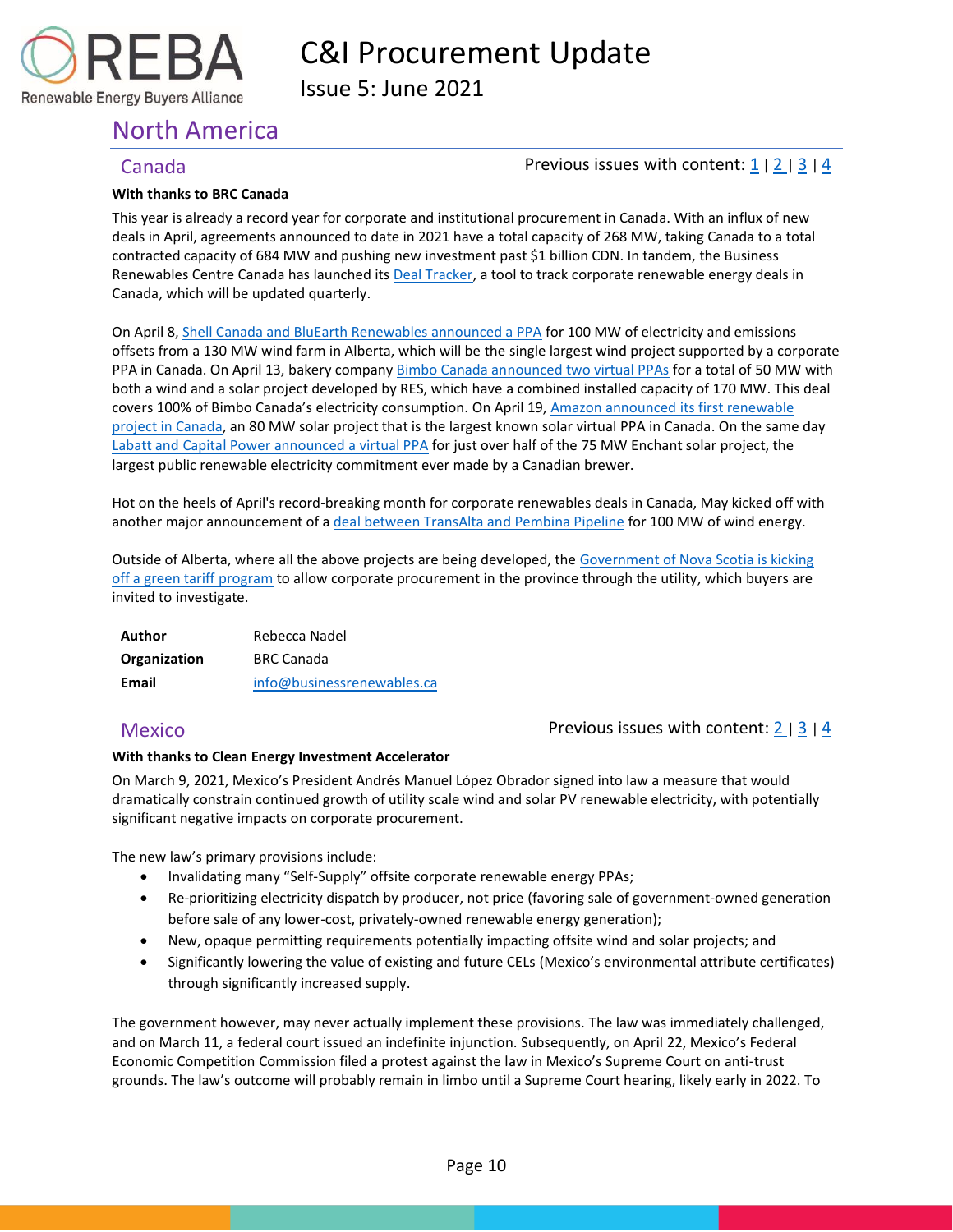## Issue 5: June 2021

provide certainty for market participants, Mexico's energy ministry announced they could continue pre-March 2021 market operations rules until the Supreme Court's decision.

| Author       | Jonathan Morgenstein                |
|--------------|-------------------------------------|
| Organization | Clean Energy Investment Accelerator |
| Email        | jonathan.morgenstein@nrel.gov       |

Renewable Energy Buyers Alliance

<span id="page-11-0"></span>United States (CAISO) **Previous issues with content:**  $\frac{2}{4}$  $\frac{2}{4}$  $\frac{2}{4}$ 

### **With thanks to Wilson Sonsini and Ernst & Young LLP**

CAISO offers an enticing renewable energy market for corporate buyers, but one in which frequent regulatory and policy changes require agility and adaptation. As described in the March 2021 [joint agency report,](https://www.energy.ca.gov/news/2021-03/california-releases-report-charting-path-100-percent-clean-electricity) California is well on its way toward implementing an ambitious goal of 100% clean electricity, with the goal to achieve a carbon-free grid by 2045. The high level of renewable penetration has created a supply-load mismatch (the "duck curve") and storage is being deployed as the solution.

At least one corporate has seen potential value of solar plus storage in California: this April, Amazon announced its 100 MW solar / 70 MW storage project in the state. According to a member of CAISO's Board of Governors, as California continues decarbonizing, there will be a potential need for as much as 30,000 MW of capacity for four hours every day during the evening ramp across CAISO – this includes significant opportunities for storage paired with solar, and a path has been shown for how corporates can participate.

| Author       | Peter Mostow     | Author       | Dan Peckham          |
|--------------|------------------|--------------|----------------------|
| Organization | Wilson Sonsini   | Organization | Ernst & Young LLP    |
| Email        | pmostow@wsgr.com | Email        | dan.j.peckham@ey.com |

<span id="page-11-1"></span>United States (MISO) Previous issues with content:  $\frac{1}{2}$  $\frac{1}{2}$  $\frac{1}{2}$  |  $\frac{3}{4}$  $\frac{3}{4}$  $\frac{3}{4}$  $\frac{3}{4}$  $\frac{3}{4}$ 

### **With thanks to Ernst & Young LLP**

There has been mixed news from the MISO region. On the positive side, the ISO continued to make progress regarding its ongoing grid connection challenges, which have plagued renewables projects in MISO's queue for years. And in addition to the new study group launched last fall with SPP to explore transmission projects between those ISOs, in March 2021, MISO approved a separate interregional project with the PJM grid region to the east.

However, on the negative side, the region was also affected by rolling blackouts during a spell of unseasonably cold weather in February 2021, sparking reliability concerns. And this March, MISO requested a delay of three years (to 2025) to its plans for removing barriers to participation for storage in the wholesale power markets, to the dismay of clean energy advocates and utilities pursuing such projects.

| Author       | Dan Peckham          |  |  |  |
|--------------|----------------------|--|--|--|
| Organization | Ernst & Young LLP    |  |  |  |
| Email        | dan.j.peckham@ey.com |  |  |  |

<span id="page-11-2"></span>United States (PJM) Previous issues with content:  $\frac{1}{2}$  $\frac{1}{2}$  $\frac{1}{2}$  |  $\frac{3}{4}$  $\frac{3}{4}$  $\frac{3}{4}$  $\frac{3}{4}$  $\frac{3}{4}$ 

#### **With thanks to Edison Energy**

The ongoing regulatory debate about capacity market redesigns and minimum offer price rule (MOPR) in PJM (see previous issue links, right) sustain elevated price risks for buyers.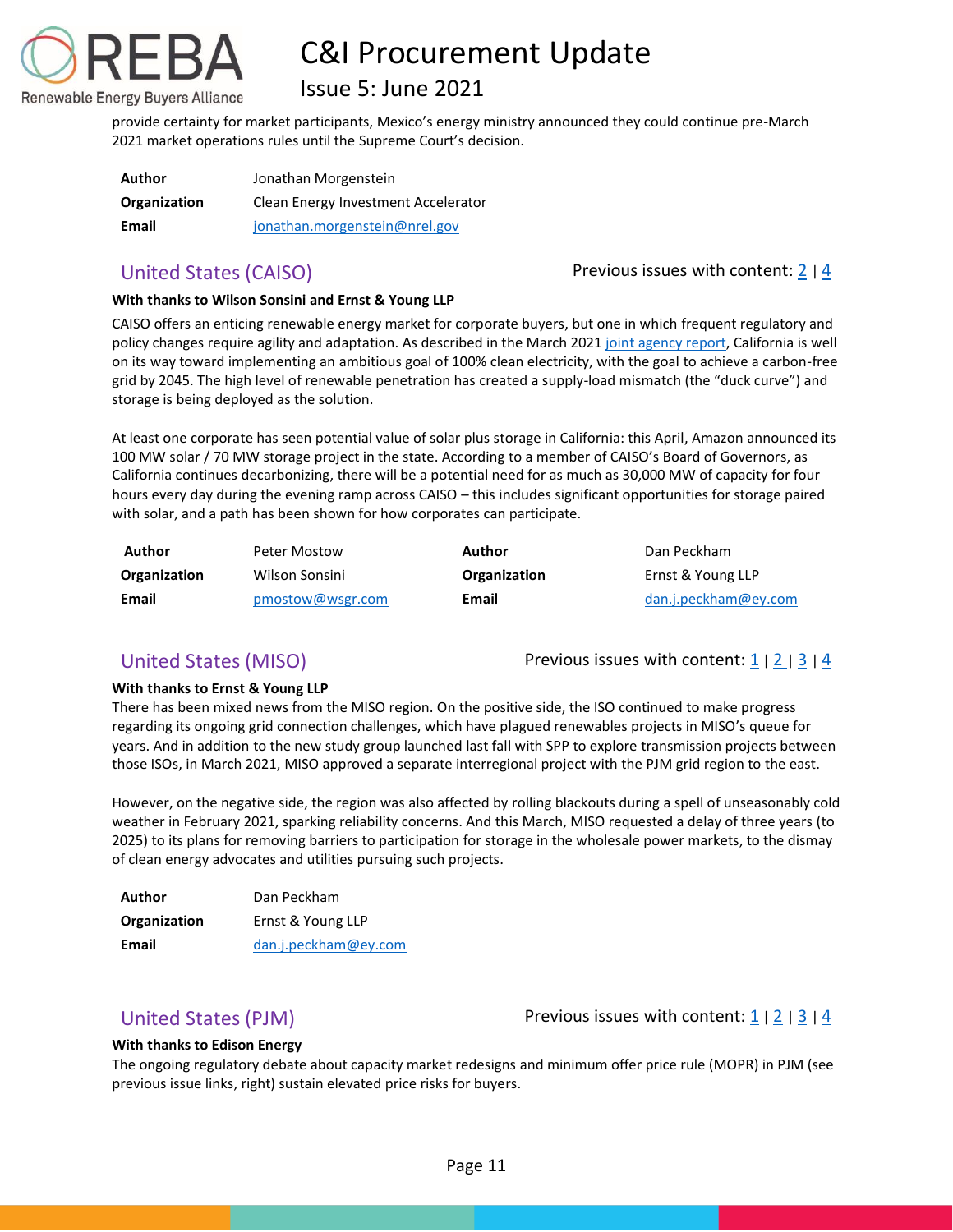

## Issue 5: June 2021

First, after over a year of delays, PJM held its first capacity auction with MOPR in effect in May 2021. This auction resulted in lower than anticipated clearing prices, with the market-wide clearing price set at \$50/MW-day. These results constitute a 65% drop from the previous capacity auction, with clearing prices at \$140/MW-day across the RTO. While renewable energy developers will need additional time to fully evaluate the implications of the PJM's May capacity auction results, some have already noted potential upward pricing pressure if developers are unable to rely on capacity values with MOPR in effect.

Secondly, both the Federal Energy Regulatory Commission (FERC) and PJM initiated separate discussions seeking new solutions on PJM capacity market redesigns and MOPR reforms:

- PJM began a fast-track stakeholder process to reach consensus on MOPR reforms and intends to file a petition at FERC by July 16, which if aligned with their April 28 proposal, would recommend removing the MOPR from state-subsidized resources. Removing the need for these renewable projects to comply with the MOPR could give buyers greater flexibility to pursue renewable projects offering REC swaps, in return for a lower PPA price.
- Should FERC provide a ruling on a redesigned or reformed PJM capacity market by September 2021, the outcomes from these expedited conversations could be implemented in time for the next capacity auction, scheduled for December 2021, and impact prices for buyers.

Buyers seeking to transact in PJM should watch both regulatory proceedings and take note of potential contracting or pricing impacts following the May auction results.

Thirdly, the supply-demand dynamic has moved the PJM market to where most projects on the market are at an earlier stage of development than ever before. As a consequence, all buyers – including those with experience in PJM – should note the increased project completion- and contract execution-risk, and expect offers with permitting and/or interconnection-related Conditions Precedents.

| Author       | Mary Kate Francis                 |
|--------------|-----------------------------------|
| Organization | Edison Energy                     |
| Email        | marykate.francis@edisonenergy.com |

### <span id="page-12-0"></span>United States (SPP) and the Content: [3](https://documentcloud.adobe.com/link/track?uri=urn:aaid:scds:US:6601ed7a-4da4-4e40-8b34-921171ec412a#pageNum=1) and 2 revious issues with content: 3

### **With thanks to LevelTen Energy**

SPP wind prices currently represent some of the lowest PPA prices available in North America and have remained relatively stable in recent quarters. However, the continued increase in wind penetration in SPP has led to a decline in the production-weighted wholesale market prices these wind projects capture, putting downward pressure on overall wind project values. Corporate buyers should carefully examine and mitigate risks such as basis risk and shape risk (i.e., negative covariance) when evaluating SPP wind projects.

SPP solar prices have exhibited a dramatic rising trend over the last year, increasing by nearly 25% between Q1 2020 to Q1 2021. One explanation may be the influx of solar projects in SPP North compared to a year ago, when there was a higher concentration of solar projects in SPP's southern region. These SPP North solar projects are in areas with lower relative insolation, and therefore require higher PPA prices to be economically viable.

Though local permitting roadblocks are less of a concern in most SPP states, other development bottlenecks, such as clogged interconnection queues and grid congestion constraints (in the absence of significant transmission investments) may hinder the ability for renewable supply to keep up with growing demand. Earlier this year, SPP opened its energy imbalance market to utilities adjacent to the SPP footprint, a development which could unlock corporate procurement opportunities across new geographies in the Southwest and Rocky Mountain West.

**Author** Rob Collier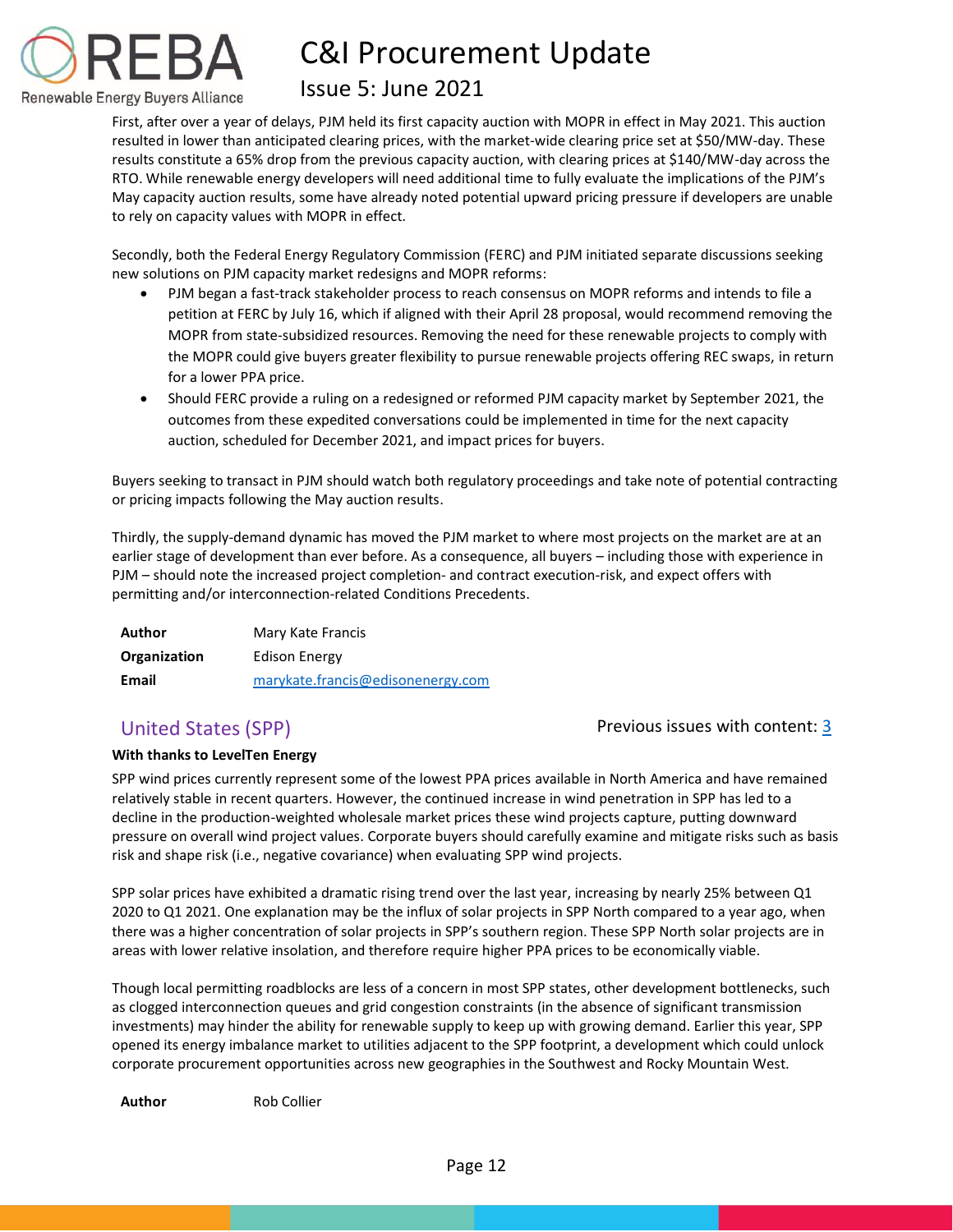

Issue 5: June 2021

**Organization** LevelTen Energy

Email [rob@leveltenenergy.com](mailto:rob@leveltenenergy.com)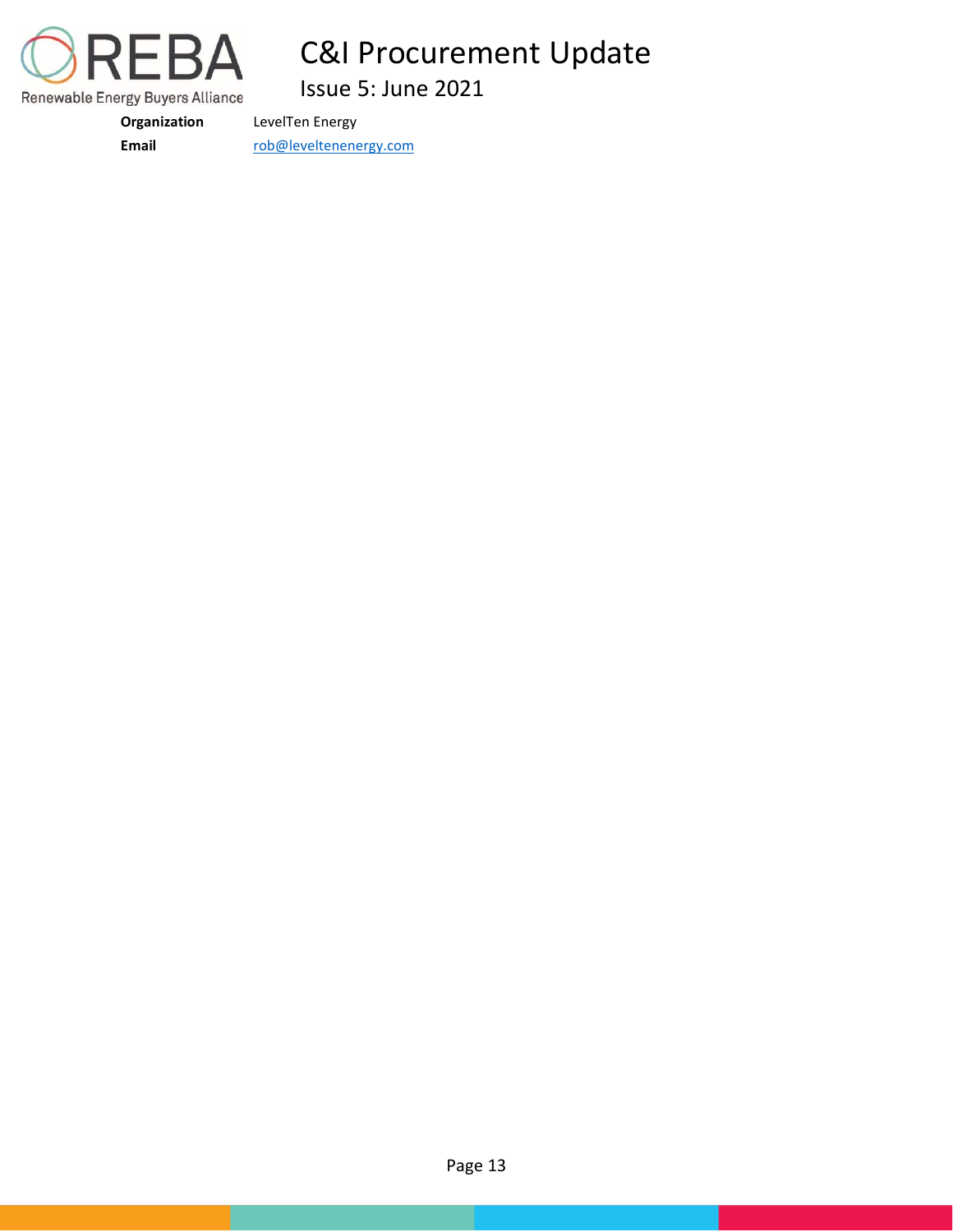

Issue 5: June 2021

## <span id="page-14-0"></span>South America

### <span id="page-14-1"></span>Colombia  $\blacksquare$  Previous issues with content:  $\frac{1}{2}$  $\frac{1}{2}$  $\frac{1}{2}$  |  $\frac{1}{4}$  $\frac{1}{4}$  $\frac{1}{4}$

#### **With thanks to Clean Energy Investment Accelerator**

On March 3, 2021, Colombia's Ministry of Energy and Mines issued Resolution 40060, which could make corporate procurement of renewables in Colombia significantly more affordable. Resolution 40060 expands coverage of the pre-existing 10% obligatory renewable portfolio standard (RPS)—which must be enjoined via "long-term" (i.e., tenyear) contracts—to all wholesale energy market participants starting in 2023, including those servicing nonregulated customers, not just regulated customers. Previously, only the country's major retail electricity utilities that serviced the regulated market were obligated to meet the RPS.

This timing matches perfectly with Colombia's grid operator XM launching the country's first domestic REC registration and tracking system, called *EcoGox,* on December 4, 2020. While I-RECs had been in use to a small degree in Colombia until now, XM's system is the first fully-Colombian effort. Now corporate electricity buyers in Colombia have a source from which to obtain RECs and interested customers, retail electricity companies, that need to buy RECs, which the corporate buyers can only obtain by procuring clean energy.

| Author       | Jonathan Morgenstein                |  |  |  |
|--------------|-------------------------------------|--|--|--|
| Organization | Clean Energy Investment Accelerator |  |  |  |
| Email        | jonathan.morgenstein@nrel.gov       |  |  |  |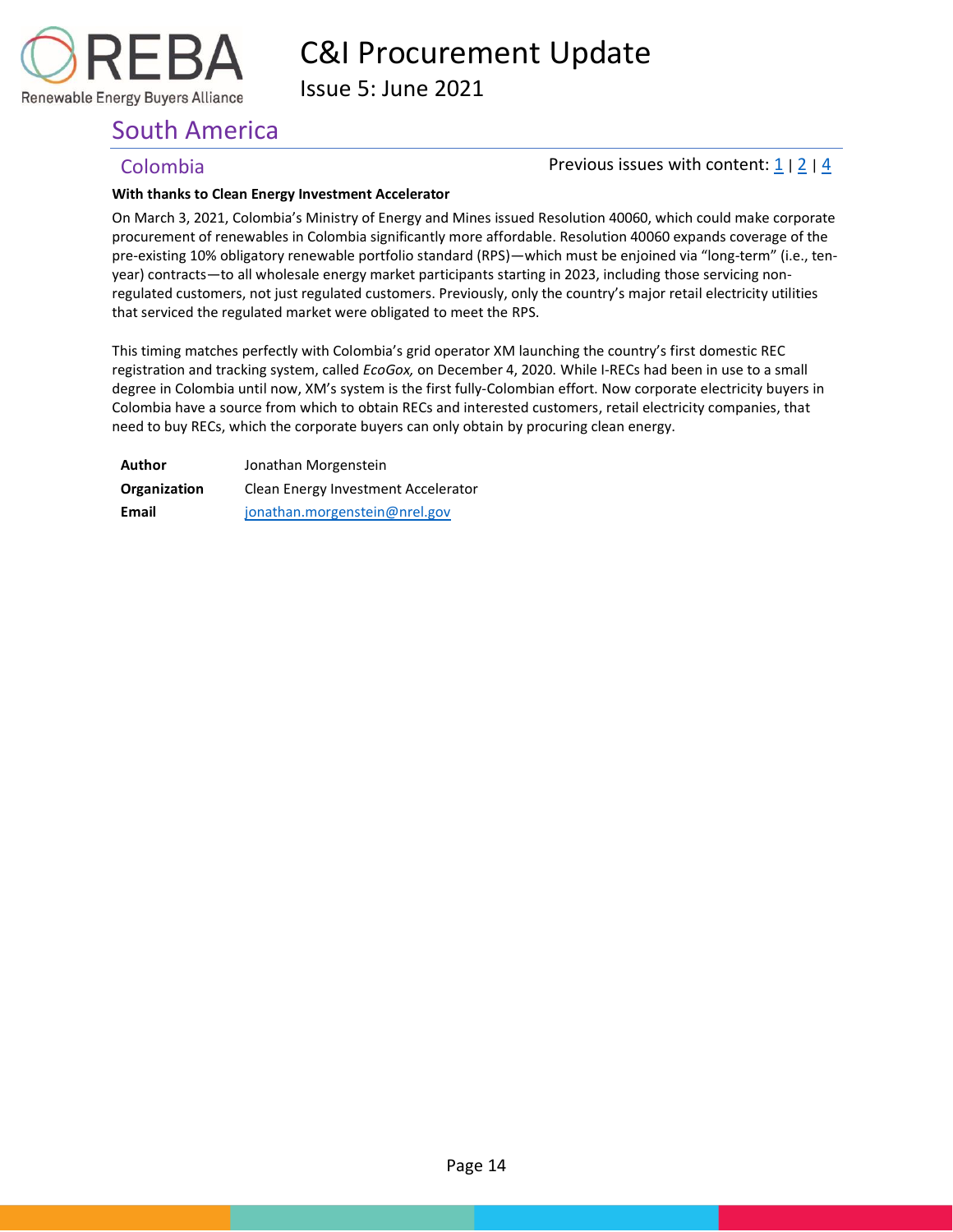

Issue 5: June 2021

## Contact us

To provide feedback and/or questions, please contact: [supplychain@rebuyers.org](mailto:supplychain@rebuyers.org)

## About REBA

A community of energy buyers accelerating the zero-carbon energy future—greening the grid for all

### **[Learn more about REBA](https://rebuyers.org/)**

| <b>Dates</b>               | Event                                 | Location |
|----------------------------|---------------------------------------|----------|
| June 16, 2021              | BRC Canada: Managing Risk in a PPA    | Online   |
| June 16, 2021              | REBA: Worldwide Wednesday - Mexico    | Online   |
| June 22, 2021              | RE-Source: Summer Buyers Bootcamp     | Online   |
| July 28, 2021              | REBA: Worldwide Wednesday - UK        | Online   |
| August 11, 2021            | REBA: Worldwide Wednesday - Vietnam   | Online   |
| September 15, 2021         | REBA: Worldwide Wednesday - Poland    | Online   |
| October 26, 2021           | BRC Canada: Corporate Renewables 101  | Online   |
| October 13, 20, & 27, 2021 | <b>BRC Canada: Fall Member Series</b> | Online   |
| November 17-18, 2021       | BRC Canada: Mini Buyers Boot Camp     | Online   |
|                            |                                       |          |
|                            |                                       |          |
|                            |                                       |          |
|                            |                                       |          |

## Upcoming NGO-hosted events